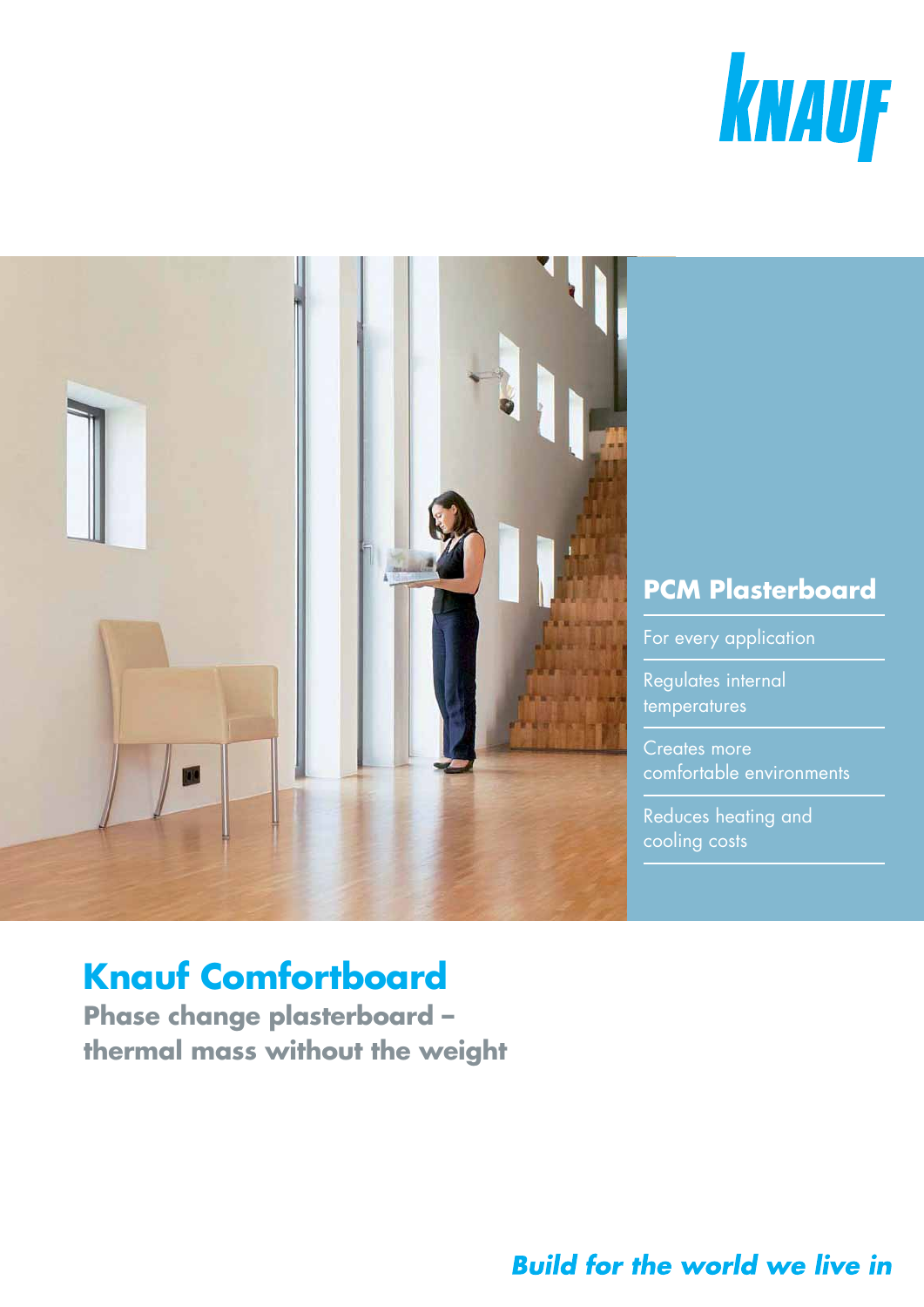

# **Knauf Comfortboard**

**Knauf Comfortboard is a revolutionary new plasterboard which significantly reduces or completely avoids the energy consumption of conventional air conditioning and heating in a building, resulting in both energy and cost savings.**

Using Micronal phase change material from BASF, this innovative plasterboard absorbs heat energy during the day and releases it at night, keeping living and work areas at a steadier temperature.

During warm days, the building interior stays comfortably cooler, with little or no need for air conditioning. Overnight, as the temperature drops, Knauf Comfortboard releases heat energy back into the room and is then ready to capture excess heat the following day.



Optimised room temperature through active climate control: latent heat accumulator compensates for peak temperatures.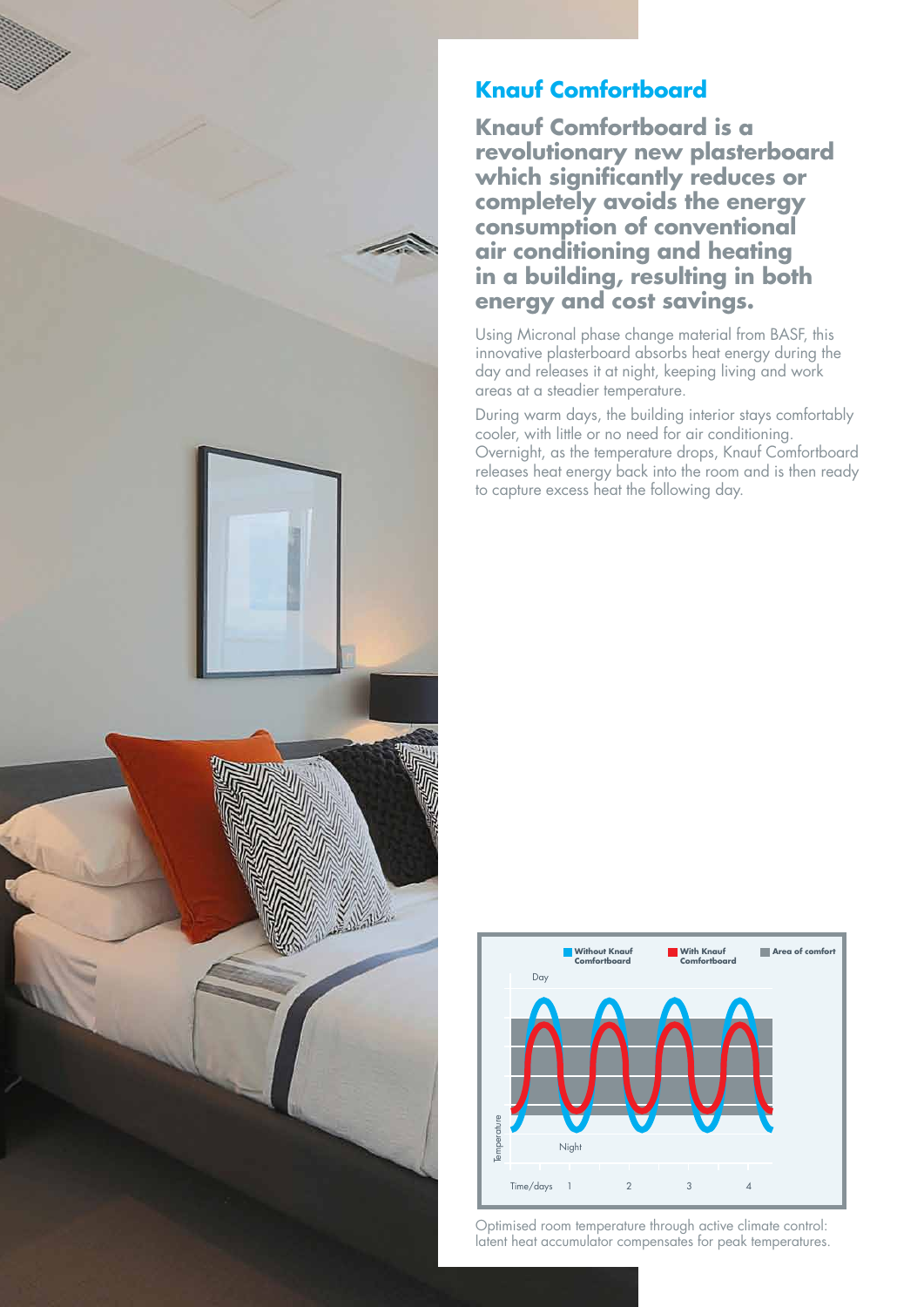## **Thermal mass without the weight**

An effective way to maintain a pleasant temperature in summer is to increase the thermal capacity of a structure. By absorbing heat in walls or ceilings and releasing it at the right moment, thermal mass acts as a buffer against temperature fluctuations. This is especially true for lightweight structures, which are more prone to overheating in the summer.

Knauf Comfortboard achieves thermal mass, but at a fraction of the weight, giving savings across the build programme. And because it's so simple to install, Knauf Comfortboard is also ideal for upgrading thermal performance in existing buildings.



Knauf Comfortboard – the ideal material in modern lightweight construction. Two layers providing the same thermal capacity as 100mm concrete wall.

### **KEY FACTS**

Reduces or avoids the energy consumption of conventional air conditioning

Long term reliability

Enhanced architectural design flexibility

Maintenance free

Easy application – installed just like conventional gypsum plasterboard

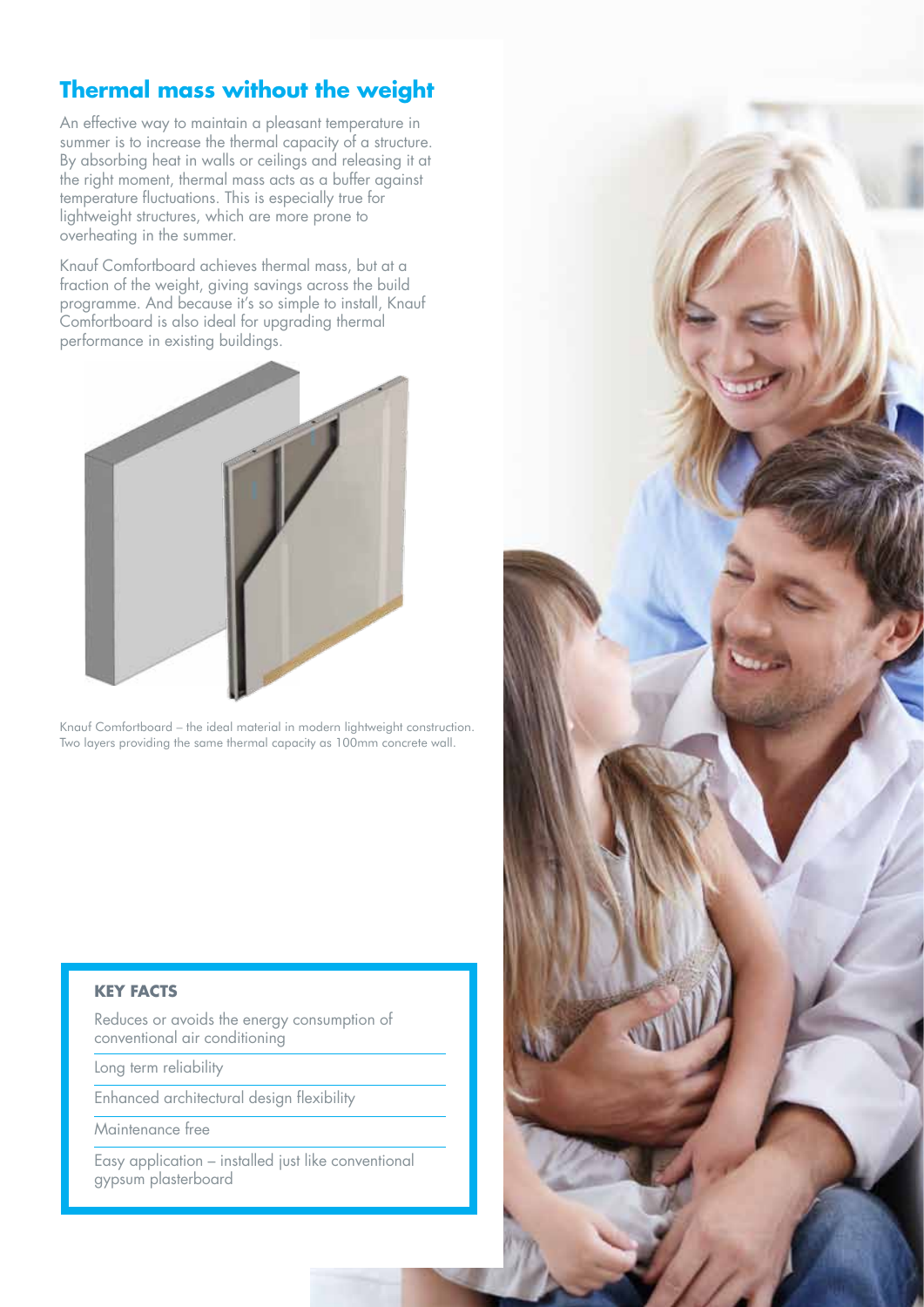

### **How it works**

### **The Micronal phase change material in Knauf Comfortboard contains tiny microscopic glass balls filled with wax.**

As the room temperature rises the heat energy transfers to the board and heats the wax changing it from a solid to a liquid within the glass beads. This means that the board is essentially taking the heat out of the room allowing it to remain at a constant comfortable temperature.

At night the board will cool back down, especially if the windows are open for ventilation, and the wax will return to a solid, meaning that the next day it will be ready to absorb the heat energy once more. Knauf Comfortboard will continue to work in this cycle, maintenance free, for the lifetime of the building.



The principle of latent heat accumulator work.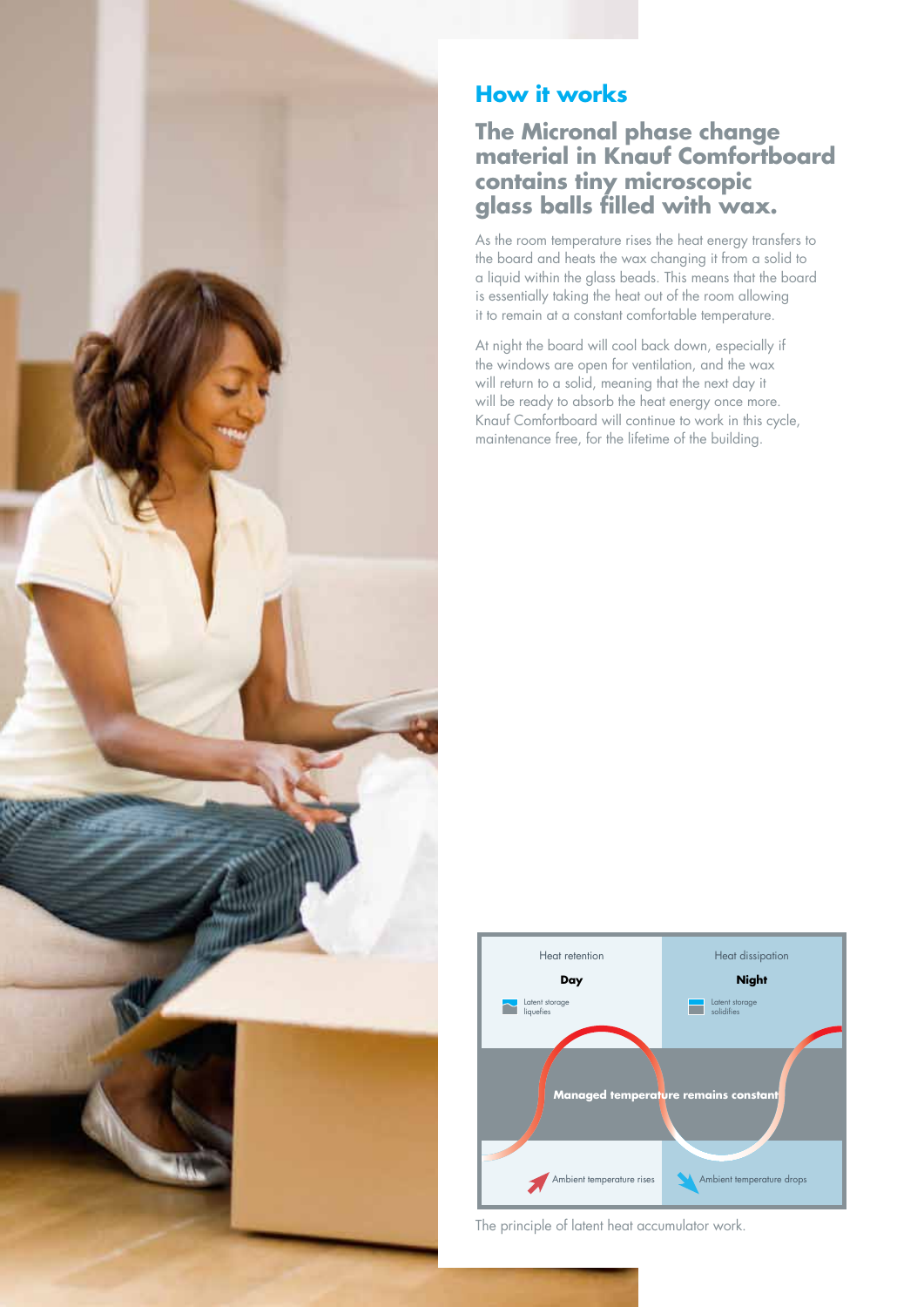# **Easy to install**

Knauf Comfortboard is a quick and simple way to add thermal mass to any building. It can be scored and snapped, just like any other plasterboard, and is fixed in the same way to timber and metal substructures in walls and ceilings.

Once fitted, Knauf Comfortboard can be taped and jointed or skim plastered to achieve a high-quality finish.

# **Knauf Comfortboard Properties**

| <b>Board Thickness</b>          | 12.5mm                   |
|---------------------------------|--------------------------|
| <b>Board Width</b>              | 1250mm                   |
| <b>Board Length</b>             | 2000mm                   |
| <b>Board Weight</b>             | $11\,\mathrm{kg/m^2}$    |
| <b>Edge Type</b>                | <b>Tapered Edge</b>      |
| <b>Latent Heat Capacity</b>     | 200kJ/m <sup>2</sup>     |
| <b>Specific Heat Capacity</b>   | $13k$ J/m <sup>2</sup> K |
| <b>Phase Change Temperature</b> | $23^{\circ}$ C           |
| A C LENEOO                      |                          |

Manufactured to EN 520

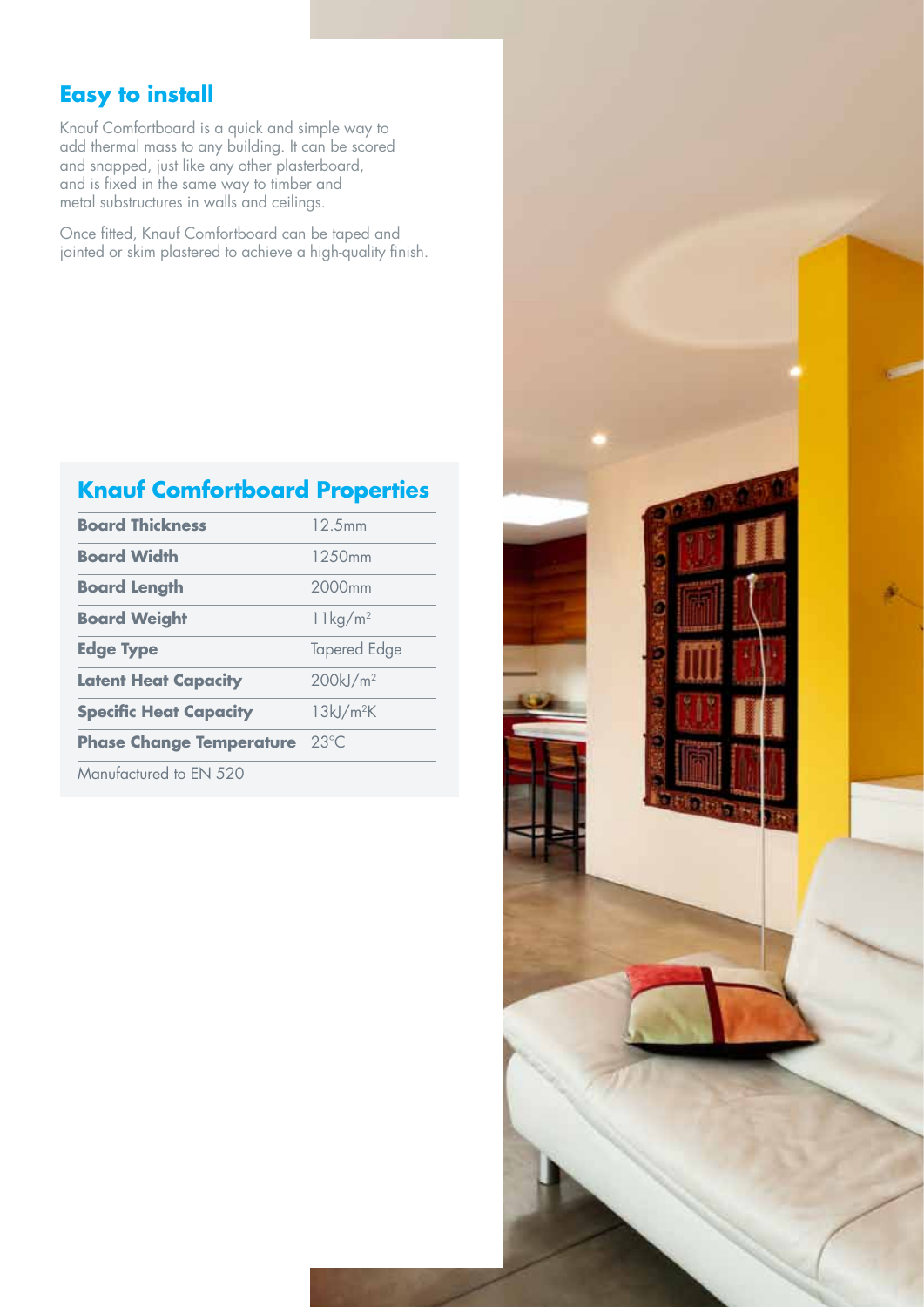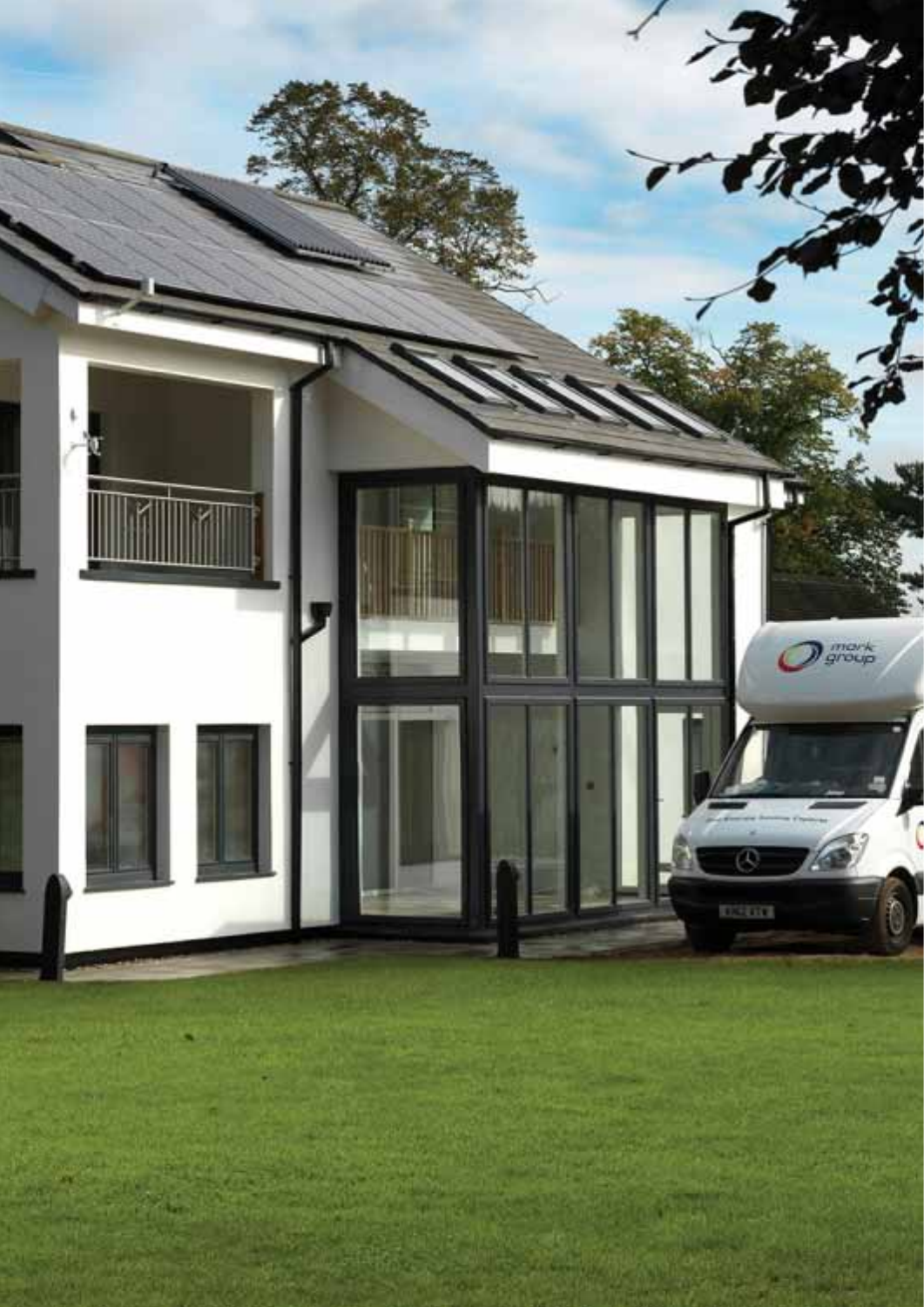### **Case Study: Mark Group Eco House, University of Nottingham**

### **Knauf Comfortboard, incorporating Micronal phase change material from BASF, the chemical company, is being trialled in the Mark Group Eco House at the University of Nottingham.**

The house is fitted with Knauf Comfortboard which incorporates Micronal phase change material (PCM) developed by the chemical company BASF to exploit the principle of latent heat to stabilise temperatures and cut energy consumption. This technology enables Knauf to provide the benefits of thermal mass at a fraction of the weight of conventional methods – two layers of Comfortboard achieves the same thermal capacity as a 100mm concrete wall.

Consisting of microscopic glass balls filled with wax, Micronal absorbs heat energy as the temperature rises so that the wax changes from a solid to a liquid within the glass balls so the room will cool down and stay at a constant comfortable temperature. When the room cools down at night, the wax turns back into a solid, releasing heat back into the house to keep the temperature constant.

As a result Knauf Comfortboard continues this cycle of cooling and warming the building – maintenancefree – throughout its lifetime and so reduces the need for both heating and air conditioning.

Traditional methods of construction use thermal mass as a buffer against temperature fluctuations so that walls and ceilings absorb heat when rooms are hot and then release it as they cool, so lightweight structures are more prone to overheating in summer than, say, concrete-framed buildings.

Using Knauf Comfortboard enables architects and specifiers to increase thermal mass without having to increase the load-bearing capacity of the structure, which cuts costs across the whole build programme.

Existing buildings can benefit too because Knauf Comfortboard is installed just like any other gypsum plasterboard – it can be scored and snapped and is fixed in the same manner to timber and metal substructures in walls and ceilings. Once fitted, Knauf Comfortboard can be taped and jointed or skim plaster to achieve a high-quality finish.

Acting as a state of the art research facility for both industry and academia, the EcoHouse will enable the benefits of Knauf Comfortboard to be proven and costed in a living environment. The University of Nottingham's Department of Architecture and Built Environment has set up a testing routine where the heat flux across the surface of the board is continually monitored and compared to that of standard plasterboard.